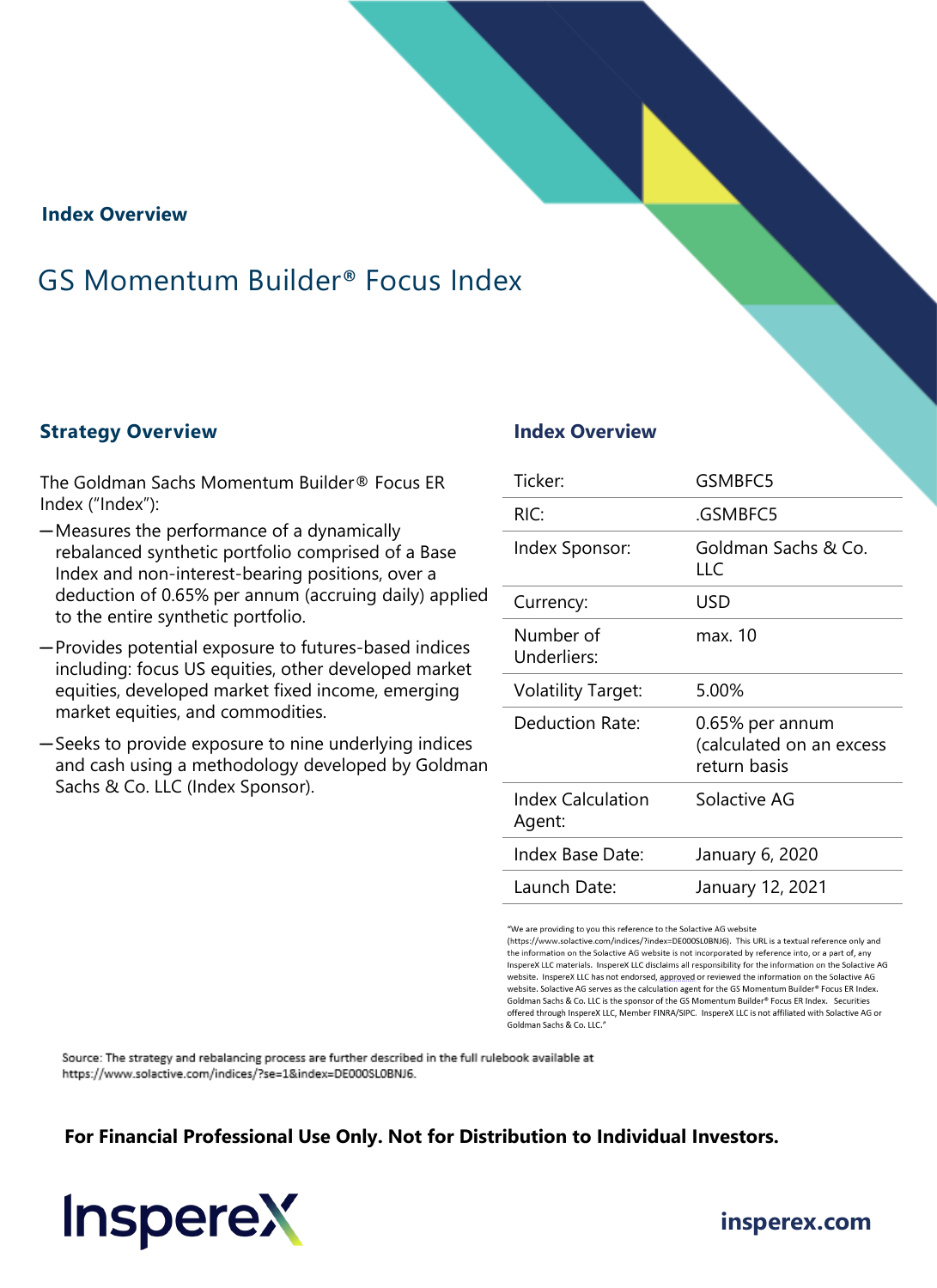## GS Momentum Builder® Focus Index

### **Methodology**

**The Base Index** is determined by nine underlying indices across the five asset classes and a "returnbased money market position" using a return-maximization algorithm that seeks to capture the highest historical return by selecting from a universe of eligible underlying assets, subject to the constraints on minimum and maximum weights (including 20% minimum weight on focused US equities asset class) and volatility.

**The Volatility-Controlled Index** is determined by testing the Base Index (for which the levels are calculated following deductions of federal funds rate) for volatility daily and may deleverage from the Base Index into a non-interest bearing "deleverage cash position" as frequently as daily if the realized volatility of the Base Index (using the higher of two measures of exponentially-weighted moving volatility with different "decay factors" (reflecting the relative weight of more recent versus older data) exceeds the volatility cap.

**A Top-Level Index** is determined by applying a momentum risk control adjustment feature that may further deleverage the portfolio into a non-interest bearing "momentum risk control cash position" as frequently as daily if the Volatility-Controlled Index has demonstrated negative price momentum.

**Volatility Control Feature** is applied in two levels across the portfolio before the momentum risk control adjustment feature is triggered (if applicable):

- ─**Target volatility: 5%.** It is measured daily and acts as a constraint (based on the annualized historical realized volatility) of each return-maximized daily target portfolio, which limit may be relaxed by increments of 0.50%, up to 10%, to the extent that no combination of target weights satisfies the pre-defined weight and volatility constraints.
- ─**Volatility cap: 5%.** It is measured daily following the application of the volatility-and weightconstrained return-maximization algorithm. The index is rebalanced from the base index into the deleverage cash position to the extent that the annualized historical realized volatility exceeds the volatility cap.

**The Goldman Sachs Momentum Focus Index** is calculated on an excess return basis over the return on the federal funds rate, and the index performance reduced by a deduction rate of 0.65% per annum (accruing daily). The weighted return of the indices included in the index must outperform the product of the return on the federal funds rate multiplied by the combined weight of indices in the index plus 0.65% per annum (accruing daily) for the index level to increase.

Source: The strategy and rebalancing process are further described in the full rulebook available at https://www.solactive.com/indices/?se=1&index=DE000SL0BNJ6.

**For Financial Professional Use Only. Not for Distribution to Individual Investors.** 



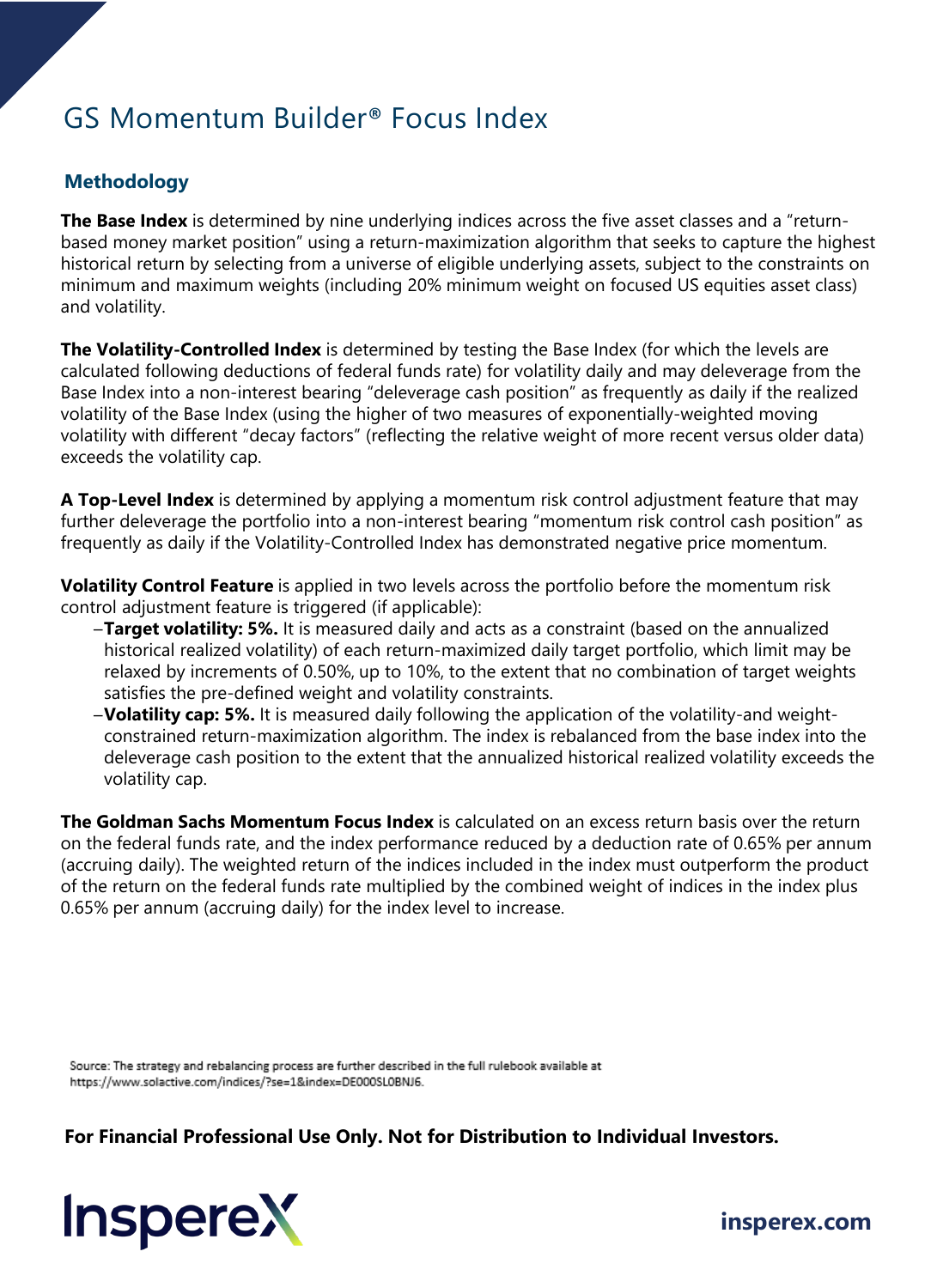# GS Momentum Builder® Focus Index

#### **Index Rebalancing**

**Step 1** On each index business day, the algorithm tests the returns of possible portfolio combinations of the underlying assets (comprised of the 9 underlying indices and the return-based money market position) and selects the portfolio combination with the highest historical return over each look-back period (the prior nine months, six months and three months).

• For each look-back period (the prior nine months, six months, and three months), the algorithm considers only those portfolios that have a realized volatility of 5% or less for such look-back period (the 5% volatility constraint may be successively relaxed by increments of 0.50%, up to 10%, to the extent that no combination of target weights satisfies the pre-defined weight and volatility constraints) and for which the underlying asset and asset class weights meet the constraints on minimum and maximum weights.

**Step 2** Average the weights of each underlying asset across the 3 return-maximized, weight- and volatility-constrained, portfolios chosen in step 1 (one portfolio for each of the 3 look-back periods) to determine the target weight of such underlying asset for that day.

**Step 3** Average the target weights of each resulting underlying asset weight (averaged over the targets corresponding to the three look-back periods) over the weight averaging period which is comprised of such day and each of the prior 9 index business days to determine the daily weight of such underlying asset, effective after the close of business on that day.

**Step 4** On a daily basis, monitor the realized volatility of the resulting base index (which levels are calculated following deductions at the federal funds rate) using the higher of two measures of exponentially-weighted moving volatility based on different "decay factors" (reflecting the relative weight of more recent versus older data). If this volatility exceeds 5%, a pro-rata portion of the underlying assets is allocated to a non-interest bearing deleverage cash position (the resulting interim index, the volatility-controlled index).

**Step 5** On a daily basis, monitor the price momentum of the volatility-controlled index resulting from step 4. The index will allocate to the volatility-controlled index based on the weighted percentage of the number of index business days over a period of 21 index business days during which the volatilitycontrolled index level equals or exceeds its level on the 100th index business day prior, with a value of 1 assigned to days for which the condition is satisfied and a value of 0.25 assigned to days for which the condition is not satisfied. Any portion of the index not allocated to the volatility-controlled index will be allocated to a non-interest-bearing momentum risk control cash position (the resulting index, the toplevel index).

#### **Index Composition**

| <b>Asset Class</b>                                                      | <b>Name</b>                                                               | <b>Ticker</b>   | <b>Asset Class Min- Underlier Min-</b><br><b>Max Weight</b> | <b>Max Weight</b> |
|-------------------------------------------------------------------------|---------------------------------------------------------------------------|-----------------|-------------------------------------------------------------|-------------------|
| <b>Focused US Equities</b>                                              | US Equity Futures Rolling Strategy Index                                  | <b>FRSIUSE</b>  |                                                             | $0 - 30%$         |
|                                                                         | US Technology Equity Futures Rolling Strategy Series Q Total Return Index | <b>GSISNQET</b> | 20-50%                                                      | $0 - 30%$         |
| Other Developed Equities European Equity Futures Rolling Strategy Index |                                                                           | <b>FRSIEUE</b>  | $0 - 50%$                                                   | $0 - 30%$         |
|                                                                         | Japanese Equity Futures Rolling Strategy Index                            | <b>FRSIJPE</b>  |                                                             | $0 - 30%$         |
| Fixed Income                                                            | US Government Bond Futures Rolling Strategy Index                         | <b>FRSIUSB</b>  |                                                             | $0 - 60%$         |
|                                                                         | European Government Bond Futures Rolling Strategy Index                   | <b>FRSIEUB</b>  | $0 - 80%$<br>$0 - 60%$                                      |                   |
|                                                                         | Japanese Government Bond Futures Rolling Strategy Index                   | <b>FRSIJPB</b>  |                                                             | 0-60%             |
| <b>Emerging Market Equity</b>                                           | Emerging Market Equity Futures Rolling Stratgy Index                      | <b>FRSIEME</b>  | $0 - 20%$                                                   | $0 - 20%$         |
| Commodities                                                             | Bloomberg Gold Subindex Total Return                                      | <b>BCOMGCTR</b> | $0 - 25%$                                                   | $0 - 25%$         |
| Cash Equivalent                                                         | <b>Money Market Position</b>                                              | N/A             | $0 - 80%$                                                   | $0 - 80%$         |